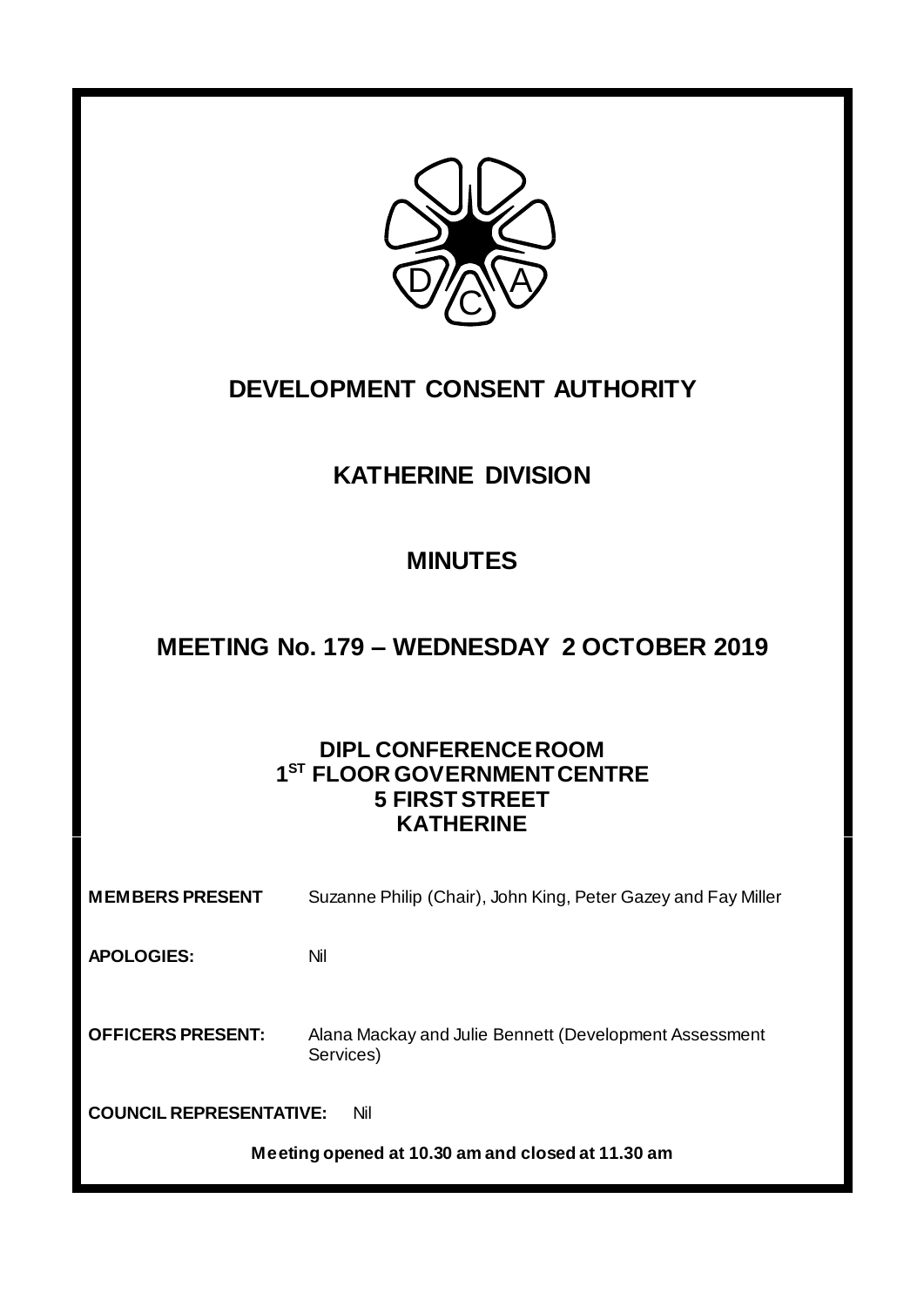**THE M INUTES RECORD OF THE EVIDENTIARY STAGE AND THE DELIBERATIVE STAGE ARE RECORDED SEPARATELY. THESE M INUTES RECORD THE DELIBERATIVE STAGE. THE TW O STAGES ARE GENERALLY HELD AT DIFFERENT TIM ES DURING THE M EETING AND INVITEES ARE PRESENT FOR THE EVIDENTIARY STAGE ONLY.**

#### **ITEM 1 4 X 2 BEDROOM AND 2 X 1 BEDROOM MULTIPLE DWELLINGS IN SIX GROUND LEVEL BUILDINGS AND ASSOCIATED CARPORTS PA2019/0323 LOT 2842 (40) MARTIN TCE, TOWN OF KATHERINE DEPARTMENT OF INFASTRUCTURE, PLANNING AND LOGISTICS**

Rik Jones & Russell Taylor (Department of Infrastructure, Planning and Logistics) attended via video conference. Blair Harper (Department of Local Government, Housing and Community Development) attended via video conference.

DAS tabled an Addendum to the DCA report.

**RESOLVED** That, the Development Consent Authority vary the requirements of Clause **77/19** 7.3.1 (Additional Setback Requirements for Residential Buildings longer than 18m and for Residential Buildings Over 4 Storeys in Height) of the Northern Territory Planning Scheme, and pursuant to section 53(a) of the *Planning Act 1999,* consent to the application to develop Lot 2842 (40) Martin Terrace, Town of Katherine for the purpose of 4 x 2 bedroom and 2 x 1 bedroom multiple dwellings in six ground level buildings and associated carports, subject to the following conditions:

#### **CONDITIONS PRECEDENT**

- 1. Prior to the endorsement of plans and prior to commencement of works (including site preparation), amended plans to the satisfaction of the consent authority must be submitted to and approved by the consent authority. When approved, the plans will be endorsed and will then form part of the permit. The plans must be drawn to scale with dimensions and must be generally in accordance with the plans submitted with the application but modified to show:
	- a) 1.8m high fencing;
	- b) carports integrated and fully open to front and rear boundary (including sections); and
	- c) a bin enclosure that provides storage for six bins.
- 2. Prior to the endorsement of plans and prior to commencement of works (including site preparation), an amended landscape plan to the satisfaction of the consent authority must be submitted to and approved by the consent authority. When approved, the plan will be endorsed and will then form part of the permit. The plan must be drawn to scale with dimensions and must be generally in accordance with the landscape concept plan dated 27 September 2019, except that the plan must show:
	- a) screen planting to reach a height at maturity of at least 1.8m (where solid screen fencing is not proposed to achieve a minimum 45m<sup>2</sup> of private open space); and
	- b) provision of an in ground irrigation system to landscaped areas between the front fence and the boundary to the street.
- 3. Prior to the commencement of works, a schematic plan demonstrating the on-site collection of stormwater and its discharge into the Katherine Town Council stormwater drainage system shall be submitted to and approved by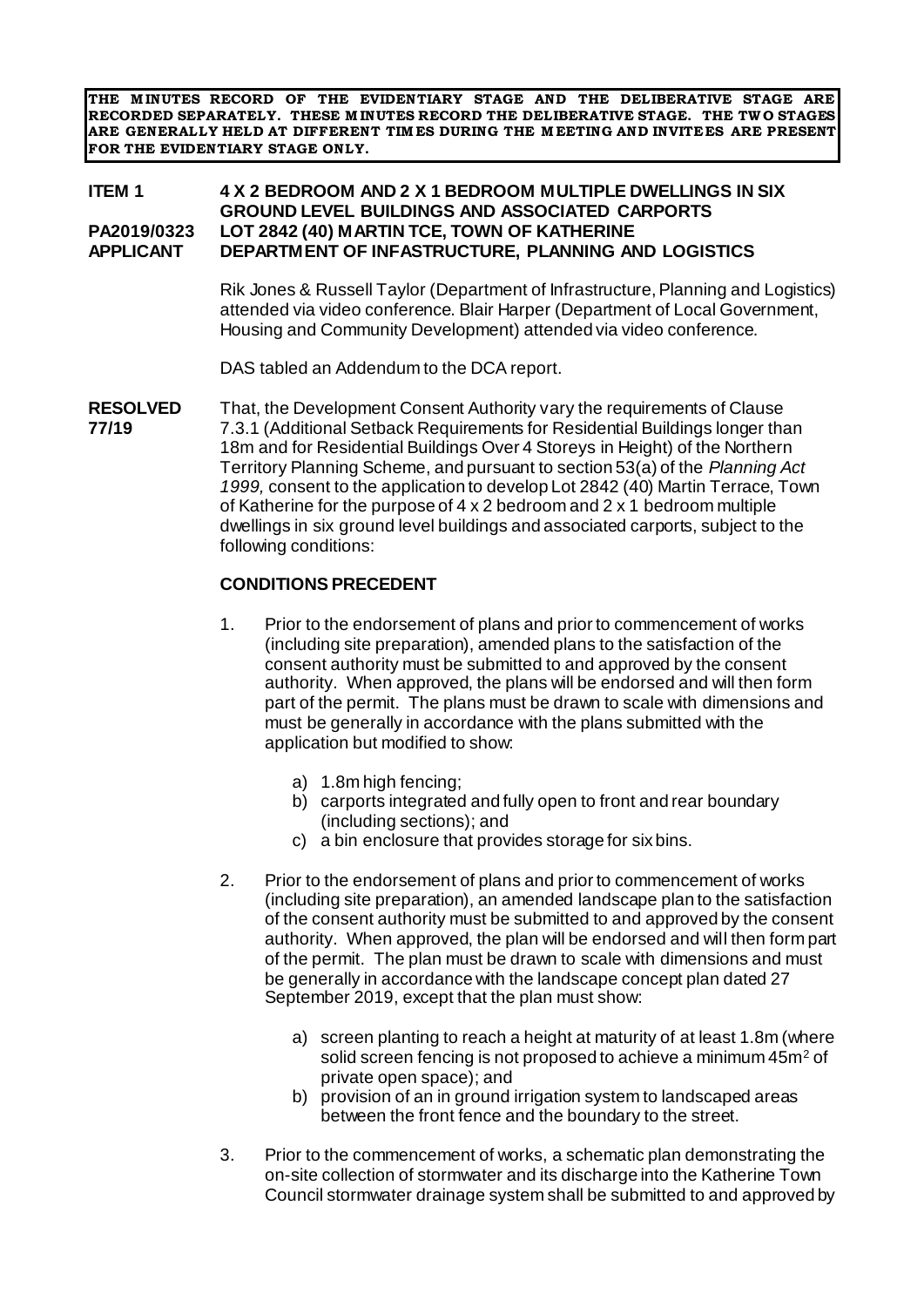Katherine Town Council, to the satisfaction of the consent authority. The plan shall include details of site levels and Council's stormwater drain connection point/s or alternate approved connection point/s. The plan shall also indicate how stormwater will be collected on the site and connected underground to Council's system or an alternate approved connection.

### **GENERAL CONDITIONS**

- 4. The works carried out under this permit shall be in accordance with the drawings endorsed as forming part of this permit.
- 5. The owner of the land must enter into agreements with the relevant authorities for the provision of water supply, sewerage and electricity facilities and telecommunication networks to the land shown on the endorsed plan in accordance with the authorities' requirements and relevant legislation at the time.
- 6. Any developments on or adjacent to any easements on site shall be carried out to the requirements of the relevant service authority to the satisfaction of the consent authority.
- 7. All existing and proposed easements and sites for existing and required utility services must be vested in the relevant authority for which the easement or site is to be created.
- 8. Prior to the use/occupation of the development and connection of services (i.e. power and water), the owner of the land must apply for street addressing from the Surveyor-General of the Northern Territory. This will form the legal address and will be required to be placed on the meters within the development in accordance with the allocation. An Occupancy Permit will not be able to be granted until such time as addressing is obtained.
- 9. Confirmation shall be provided to Development Assessment Services (in the form of an email addressed to the Power and Water Corporation) from a suitable qualified professional confirming that all new number labels have been correctly installed at the Customer's Metering Panel(s) and water meters (where applicable). Please provide a copy of an email addressed to both landdevelopmentnorth@powerwater.com.au and powerconnections@powerwater.com.au
- 10. The kerb crossovers and driveways to the site approved by this permit are to meet the technical standards of the Katherine Town Council, to the satisfaction of the consent authority; and the owner shall:
	- a) remove disused vehicle and/ or pedestrian crossovers;
	- b) provide footpaths/ cycleways; and
	- c) undertake reinstatement works;

all to the technical requirements of and at no cost to the Katherine Town Council, to the satisfaction of the consent authority.

11. No fence, hedge, tree or other obstruction exceeding a height of 0.6 metres is to be planted or erected so that it would obscure sight lines at the junction of the driveway and the public street.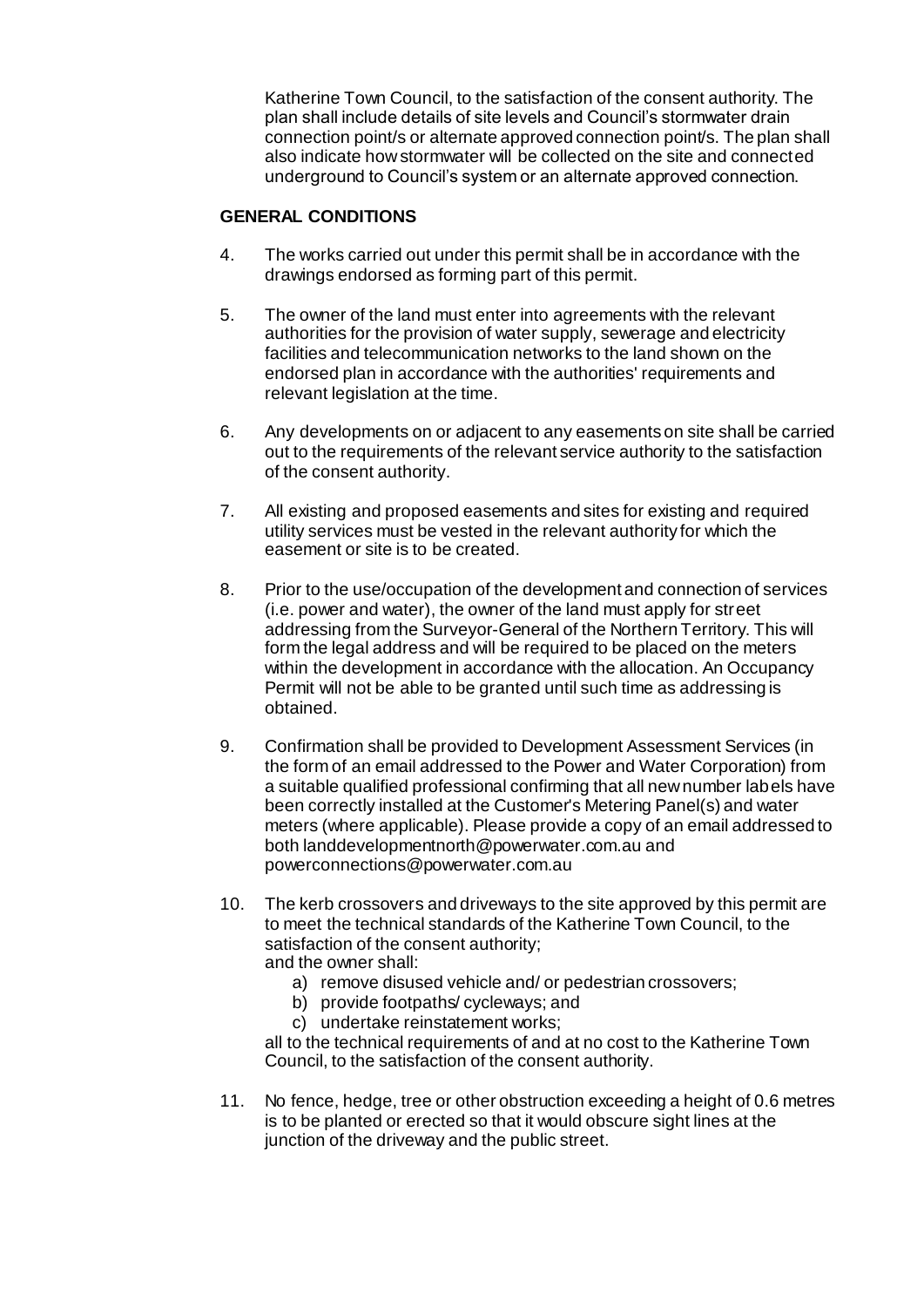- 12. Stormwater is to be collected and discharged into the drainage network to the technical standards of and at no cost to the Katherine Town Council to the satisfaction of the consent authority.
- 13. The private open space areas of each dwelling shall be screened on each boundary by:
	- a) the erection of a solid wall or screen fence not less than 1.8 metres high; or
	- b) fenced to a height not less than 1.8 metres high and planted with dense vegetation.
- 14. Before the occupation of the development starts the landscaping works shown on the endorsed plans must be carried out and completed to the satisfaction of the consent authority.
- 15. The landscaping shown on the endorsed plans must be maintained to the satisfaction of the consent authority, including that any dead, diseased or damaged plants are to be replaced.
- 16. Storage for waste disposal bins is to be provided to the requirements of Katherine Town Council to the satisfaction of the consent authority.
- 17. All air conditioning condensers (including any condenser units required to be added or replaced in the future) are to be appropriately screened from public view, located so as to minimise thermal and acoustic impacts on neighbouring properties and condensate disposed of to ground level in a controlled manner to the satisfaction of the consent authority.
- 18. All pipes, fixtures, fittings and vents servicing any building on the site must be concealed in service ducts or otherwise hidden from view to the satisfaction of the consent authority.
- 19. Soil erosion control and dust control measures must be employed throughout the construction stage of the development to the satisfaction of the consent authority.

#### **Notes**

- 1. This development permit does not grant building approval. You are advised to contact a registered private Building Certifier to ensure that you have attained all necessary approvals before commencing construction works.
- 2. The Power and Water Corporation advises that the Water and Sewer Services Development Section (landdevelopmentnorth@powerwater.com.au) and Power Network Engineering Section (powerconnections@powerwater.com.au) should be contacted via email a minimum of 1 month prior to construction works commencing to determine the Corporation's servicing requirements, and the need for upgrading of on-site and/or surrounding infrastructure.
- 3. The Northern Territory Environment Protection Authority advises that construction work should be conducted in accordance with the Authority's Noise Guidelines for Development Sites in the Northern Territory. The guidelines specify that on-site construction activities are restricted to between 7am and 7pm Monday to Saturday and 9am to 6pm Sunday and Public Holidays. For construction activities outside these hours refer to the guidelines for further information.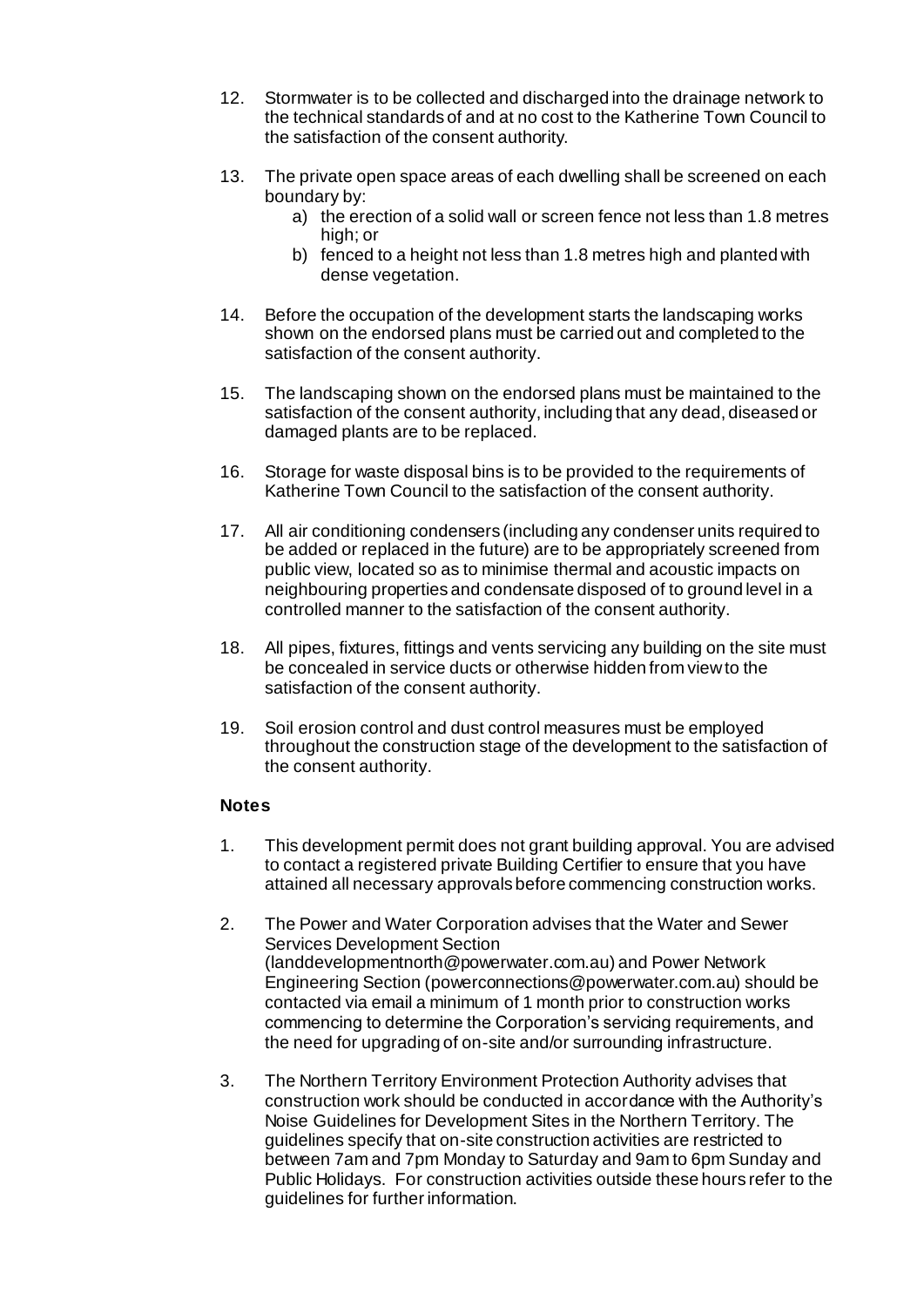- 4. If you choose nbn to service your development, you will need to enter into a development agreement with nbn. The first step is to register the development via http://www.nbnco.com.au/develop-or-plan-with-thenbn/new-developments.html once registered nbn will be in contact to discuss the specific requirements for the development. Nbn requires you to apply at least 3 months before any civil works commence. All telecommunications infrastructure should be built to nbn guidelines found at http://www.nbnco.com.au/develop-or-plan-with-the-nbn/newdevelopments/builders-designers.html
- 5. Any proposed works which fall within the scope of the *Construction Industry Long Service Leave and Benefits Act 2005* must be notified to NT Build by lodgement of the required Project Notification Form. Payment of any levy must be made prior to the commencement of any construction activity. NT Build should be contacted via email (info@ntbuild.com.au) or by phone on 08 89364070 to determine if the proposed works are subject to the Act.
- 6. Professional advice regarding implementation of soil erosion control and dust control measures to be employed throughout the construction phase of the development are available from the Department of Environment and Natural Resources. Information can be obtained from the IECA Best Practice Erosion and Sediment Control Guidelines 2008 available at www.austieca.com.au and the NTG website https://nt.gov.au/environment/soil-land-vegetation.
- 7. The Surveyor-General advises you should immediately make application for unit/street addresses to the Survey and Land Records unit on (08) 8995 5362 (surveylandrecords@nt.gov.au).

### **REASONS FOR THE DECISION**

1. Pursuant to Section 51(a) of the *Planning Act 1999*, the consent authority must take into consideration the planning scheme that applies to the land to which the application relates.

The purpose of Zone MD (Multiple Dwelling Residential) is to provide for a range of housing options to a maximum height of two storeys above ground level. The scale, character and architectural style of infill development should be compatible with the streetscape and surrounding development. The 4 x 2 bedroom and 2 x 1 bedroom multiple dwellings and carports is considered to be in keeping with the changes that are reasonably anticipated within the locality, and the density and construction method is respectful of the scale and character of the surrounding locality

A variation to Clause 7.3.1 to vary the setback requirements to the building to 6m from the street frontage and 1.5m (excluding the garden sheds setback to 1m) to the rear boundary is considered acceptable as the carport design is integrated with the design of the dwellings and fully open to the affected boundary to minimise any adverse effects of building massing when viewed from adjoining land and the street and does not significantly impede breeze penetration.

Clause 7.5 (Private Open Space) ensures that each dwelling has private open space that is of an adequate size to provide for domestic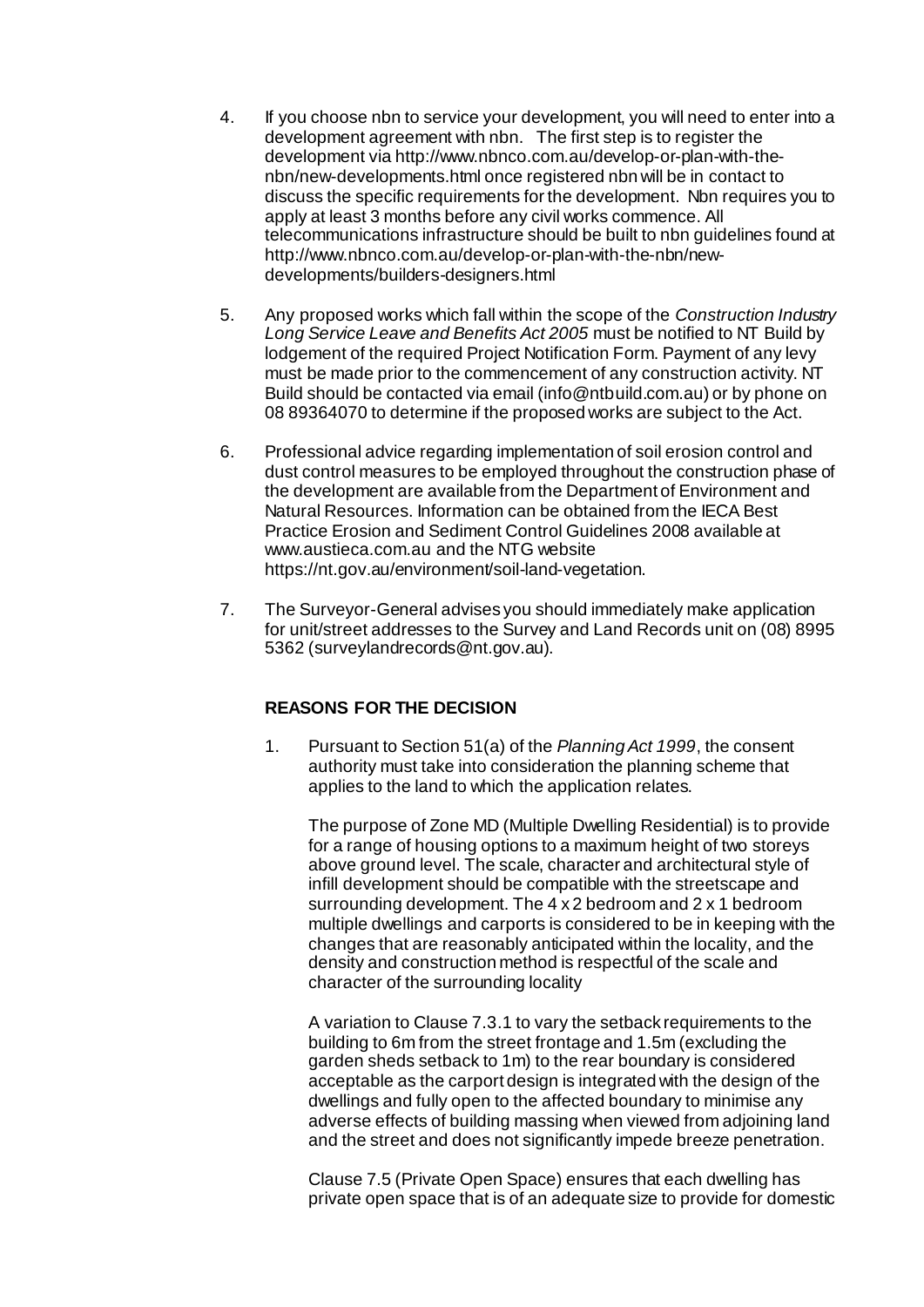purposes, being appropriately sited, permeable and open to the sky, and inclusive of areas of deep soil for shade tree planting. Clause 7.5 also stipulates that each dwelling is to be fenced to a minimum height of 1.8m. The boundary fence is proposed to be 1.2m, rather than 1.8m in height and does not provide dense vegetation to provide a visual barrier within two years of planting for the purpose of achieving a minimum 45m2 of private open space. A condition is applied to require the plans to be amended prior to endorsement to show the installation of 1.8m high fencing in conjunction with appropriate screen planting to ensure compliance with the privacy standards of Clause 7.5.

2. Pursuant to Section 51(j) of the *Planning Act 1999*, the consent authority must take into consideration the capability of the land to which the proposed development relates to support the proposed development and the effect of the development on the land and on other land, the physical characteristics of which may be affected by the development.

No land capability concerns were identified as part of the assessment. The proposal complies with the anticipated density in this location and is situated within an established subdivision.

- 3. Pursuant to Section 51(p) of the *Planning Act 1999*, the consent authority must take into consideration the public interest, including
	- i. community safety through crime prevention principles in design:
	- ii. water safety; and
	- iii. access for persons with disabilities

The design of the residential development considers access for persons with disabilities through selection of door width openings, additional space within rooms and level surfaces.

In a residential setting, the need to consider crime prevention principles in design (e.g. passive surveillance) must be balanced with the need for a private outdoor area that includes a visual barrier from neighbouring properties within and adjoining the site. The permit is conditional on a minimum 1.8m high fence and screen planting to a minimum 45m2 of the private open space, which enables flexibility to accommodate privacy and casual surveillance.

**ACTION:** Development Permit and Notice of Consent

#### **ITEM 2 CLEARING OF NATIVE VEGETATION**<br>PA2019/0177 NT PORTION 6264 (135) MCADAM RO **NT PORTION 6264 (135) MCADAM ROAD, EMUNGALAN APPLICANTS COOLIBAH CROCODILE PARK PTY LTD**

Rebecca Mohr Bell (Argyll Consulting) attended.

Owen Pugh (land owner) attended.

**RESOLVED** That, pursuant to section 46(4)(b) of the *Planning Act 1999*, the Development **78/19** Consent Authority defer consideration of the application to develop NT Portion 6264 (135) McAdam Road, Emungalan for the purpose of clearing of native vegetation to require the applicant to provide the following additional information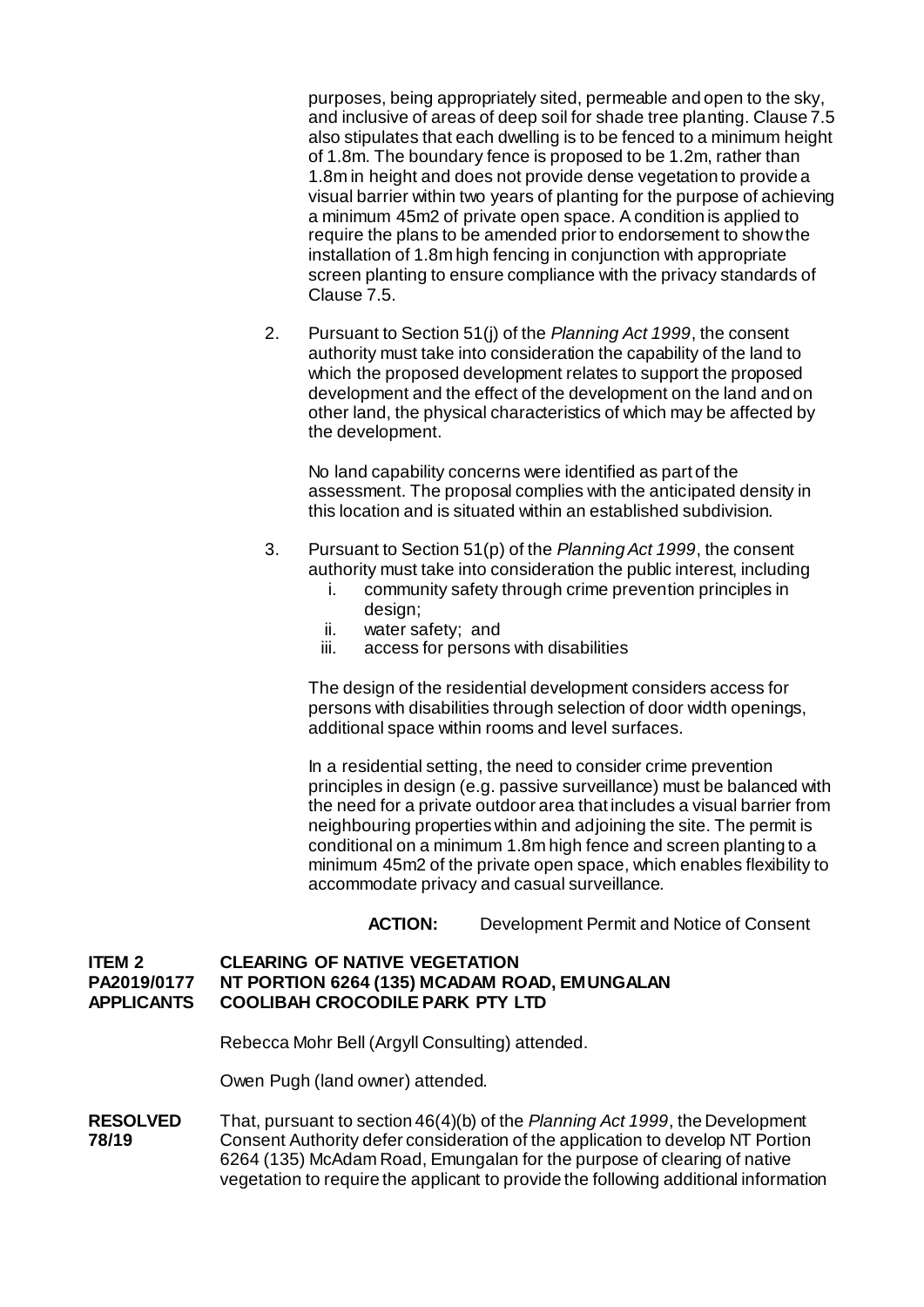that the Authority considers necessary in order to enable the proper consideration of the application:

amended plans which include

- a) a wildlife corridor linking the vegetation to the east with vegetation to the west along the drainage depression; and
- b) areas where selective clearing is proposed to occur and how vegetation will be selected for protection.

#### **REASON FOR THE DECISION**

Pursuant to section 51(a) of the *Planning Act 1999*, the consent authority must take into consideration the planning scheme that applies to the land to which the application relates.

The Northern Territory Planning Scheme applies to the land to which the application relates. The application was assessed against Clauses 2.7 (Reference to Policy), 2.8 (Reference to Guidelines), 5.20 (Zone R – Rural), 10.2 (Clearing of Native Vegetation in Zones H, A, RR, RL, R, CP, CN, RD and WM and on Unzoned Land), 10.3 (Clearing of Native Vegetation – Performance Criteria), and is generally compliant.

The primary purpose of Zone R (Rural) is to provide for a range of activities including residential, agricultural and other rural activities. The intent of the clearing is to establish improved pasture for ground cover in association with domestic livestock.

The clearing of native vegetation as proposed is not currently supported as the assessment by the Department of Environment and Natural Resources against the Land Clearing Guidelines 2019, found that the proposal will impact on a drainage area, riparian vegetation and has the potential to exacerbate erosion issues.

**ACTION:** Notice of Deferral

#### **ITEM 3 WITHDRAWN PRIOR TO MEETING**

#### **ITEM 4 SUBDIVISION TO CREATE TWO LOTS PA2019/0298 NT PORTION 6996 (235) QUARRY RD, LANDSOWNE NT APPLICANTS MAGNAT AGRI SERVICES**

Helen Groves (Magnat Agri Services) attended via phone call.

DAS tabled a letter on behalf of the applicant.

**RESOLVED** That, pursuant to section 53(b) of the *Planning Act 1999*, the Development **80/19** Consent Authority alter the proposed development and consent to the propo **80/19** Consent Authority alter the proposed development and consent to the proposed development as altered to develop NT Portion 6996 (235) Quarry Road, Lansdowne for the purpose of subdivision to create two lots, subject to the following conditions: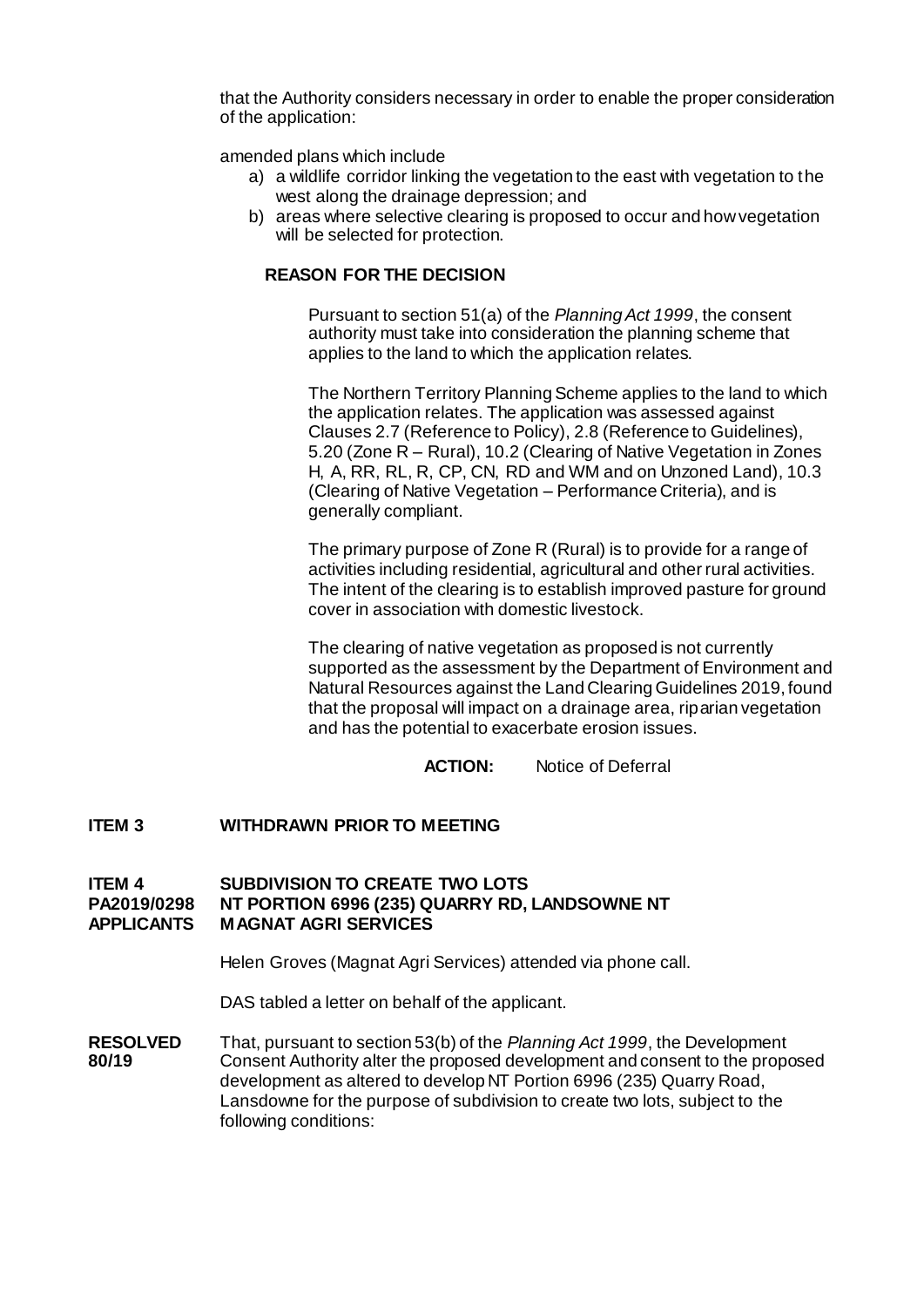## **CONDITIONS PRECEDENTS**

- 1. Prior to the endorsement of plans and prior to commencement of works (including site preparation), amended plans to the satisfaction of the consent authority must be submitted to and approved by the consent authority. When approved, the plans will be endorsed and will then form part of the permit. The plans must be drawn to scale with dimensions and must be generally in accordance with the plans submitted with the application but modified to show:
	- a) the boundary between the two lots aligned with the Northern Territory Planning Scheme zones subject to land constraints, upon advice from the Department of Environment and Natural Resources; and
	- b) the location of notional and existing bores, wells and on-site effluent disposal systems and allow for effluent disposal systems to be sited at least 50m up slope from any seepage line and above the 1% AEP flood event and at least 100m from any groundwater extraction point.
- 2. Prior to the endorsement of plans and prior to the commencement of works (including site preparation), a letter from a building certifier as to whether buildings on the site will cease to comply with the Building Act 1993 if the proposed development were to proceed as required under section 46(3)(k) of the *Planning Act 1999*, to the satisfaction of the consent authority.

## **GENERAL CONDITIONS**

- 3. The works carried out under this permit shall be in accordance with the drawings endorsed as forming part of this permit.
- 4. The kerb crossovers and driveways to the site approved by this permit are to meet the technical standards of Katherine Town Council, to the satisfaction of the consent authority
- 5. Appropriate erosion and sediment control measures must be effectively implemented throughout the construction phase of the development (including clearing and early works) and all disturbed soil surfaces must be satisfactorily stabilised against erosion at completion of works, to the satisfaction of the consent authority. Information resources are available on the IECA website www.austieca.com.au and the Department of Environment and Natural Resources ESCP Standard Requirements 2019 and Land Management Factsheets available at https://nt.gov.au/environment/soil-land-vegetation. For further advice, contact the Land Development Coordination Branch: (08) 8999 4446.
- 6. Before issue of titles and pursuant to section 34 of the *Land Title Act 2000*, a Caution Notice shall be lodged with the Registrar General on the parent parcel to include the following advice on all proposed lots indicated on the endorsed drawings. The Caution Notice is to state that: "power supply connection to electricity distribution network shall be subject to applicable charges by Power and Water Corporation". Evidence of lodgement on the parent parcel shall be provided to the Power and Water Corporation, to the satisfaction of the consent authority.
- 7. Before issue of titles, the survey plan showing correct new lot numbers and Development Permit shall be provided to the Power and Water Corporation, to the satisfaction of the consent authority.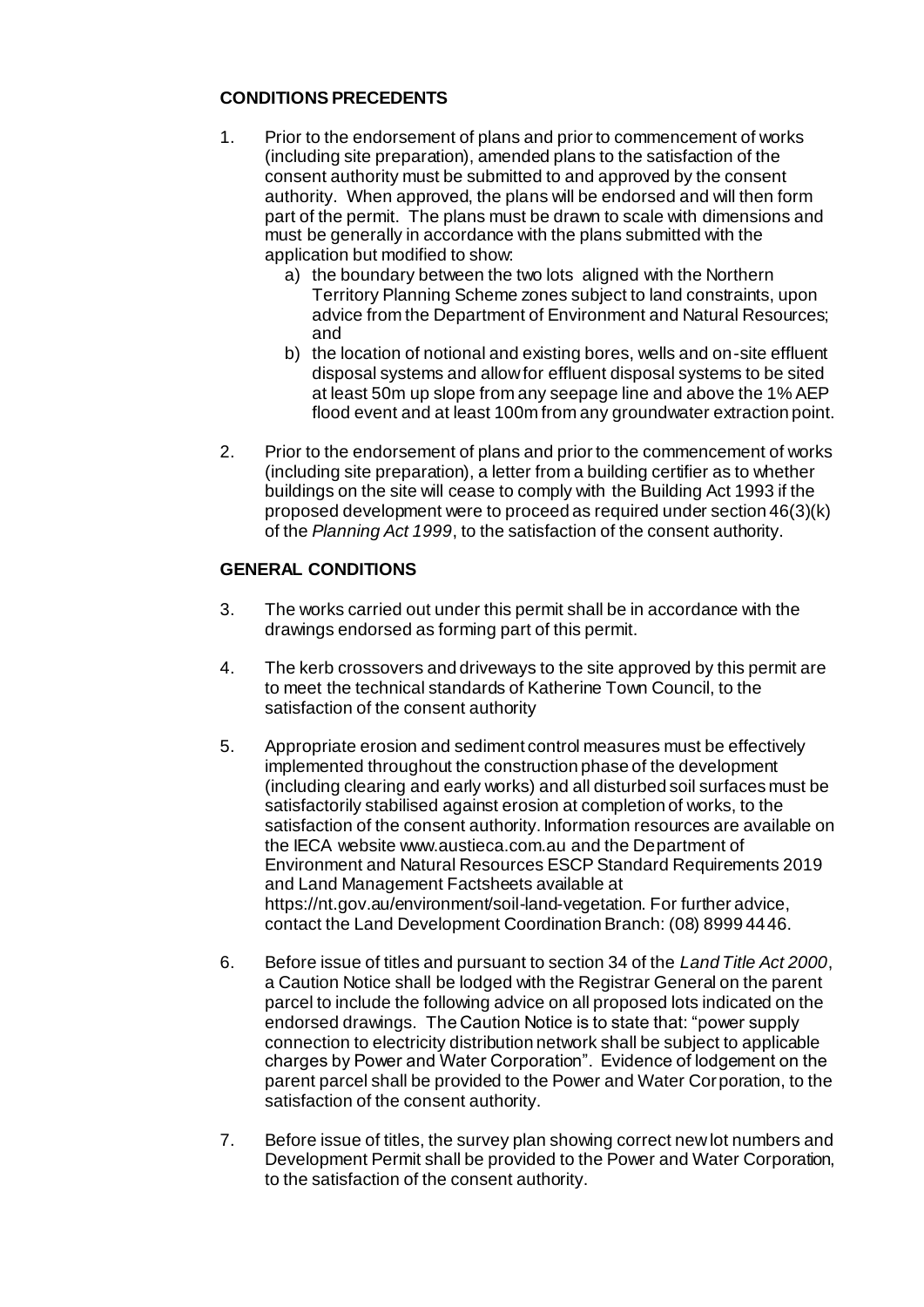8. Before the use commences and the issue of titles, firebreaks along boundaries or at appropriate locations shall be provided to the satisfaction of the consent authority on advice from Bushfires NT (Department of Environment and Natural Resources).

### **Notes**

- 1. A permit to burn is required from the Regional Fire Control Officer, Department of Environment and Natural Resources, prior to the ignition of any felled vegetation on the property. Fire prevention measures are to be implemented in accordance with the requirements of the *Bushfires Management Act 2016.*
- 2. There are statutory obligations under the *Waste Management and Pollution Control Act 1998* (the Act), that require all persons to take all measures that are reasonable and practicable to prevent or minimise pollution or environmental harm and reduce the amount of waste. The proponent is required to comply at all times with the Act, including the General Environmental Duty under Section 12 of the Act. There is also a requirement to obtain an authorisation prior to conducting any of the activities listed in Schedule 2 of the Act. Guidelines to assist proponents to avoid environmental impacts are available on the Northern Territory Environment Protection Authority website at http://ntepa.ntg.gov.au/wastepollution/guidelines/guidelines.

The Act, administered by the Northern Territory Environment Protection Authority, is separate to and not reduced or affected in any way by other legislation administered by other Departments or Authorities. The Environment Operations Branch of the Environment Division may take enforcement action or issue statutory instruments should there be noncompliance with the Act.

- 3. There are statutory obligations under the *Weeds Management Act 2001* to take all practical measures to manage weeds on the property. For advice on weed management please contact the Department of Environment and Natural Resources.
- 4. For the purposes of best practice land management and environmental protection it is recommended that a Type 1 Erosion and Sediment Control Plan (ESCP) be developed in accordance with the Department of Environment and Natural Resources ESCP Standard Requirements 2019 available at https://nt.gov.au/environment/soil-land-vegetation. The ESCP should be prepared prior to commencement of works and implemented during the construction phase (including clearing and early works); and all disturbed soil surfaces should be satisfactorily stabilised against erosion at completion of works. For further advice, contact the Land Development Coordination Branch: (08) 8999 4446.
- 5. A groundwater extraction licence may be required under the *Water Act 1992* for any bore used for purposes other than rural stock and domestic water supply. For advice on water extraction licences please contact the Water Licensing and Regulation Branch of the Department of Environment and Natural Resources.
- 6. Any proposed works which fall within the scope of the *Construction Industry Long Service Leave and Benefits Act 2005* must be notified to NT Build by lodgement of the required Project Notification Form. Payment of any levy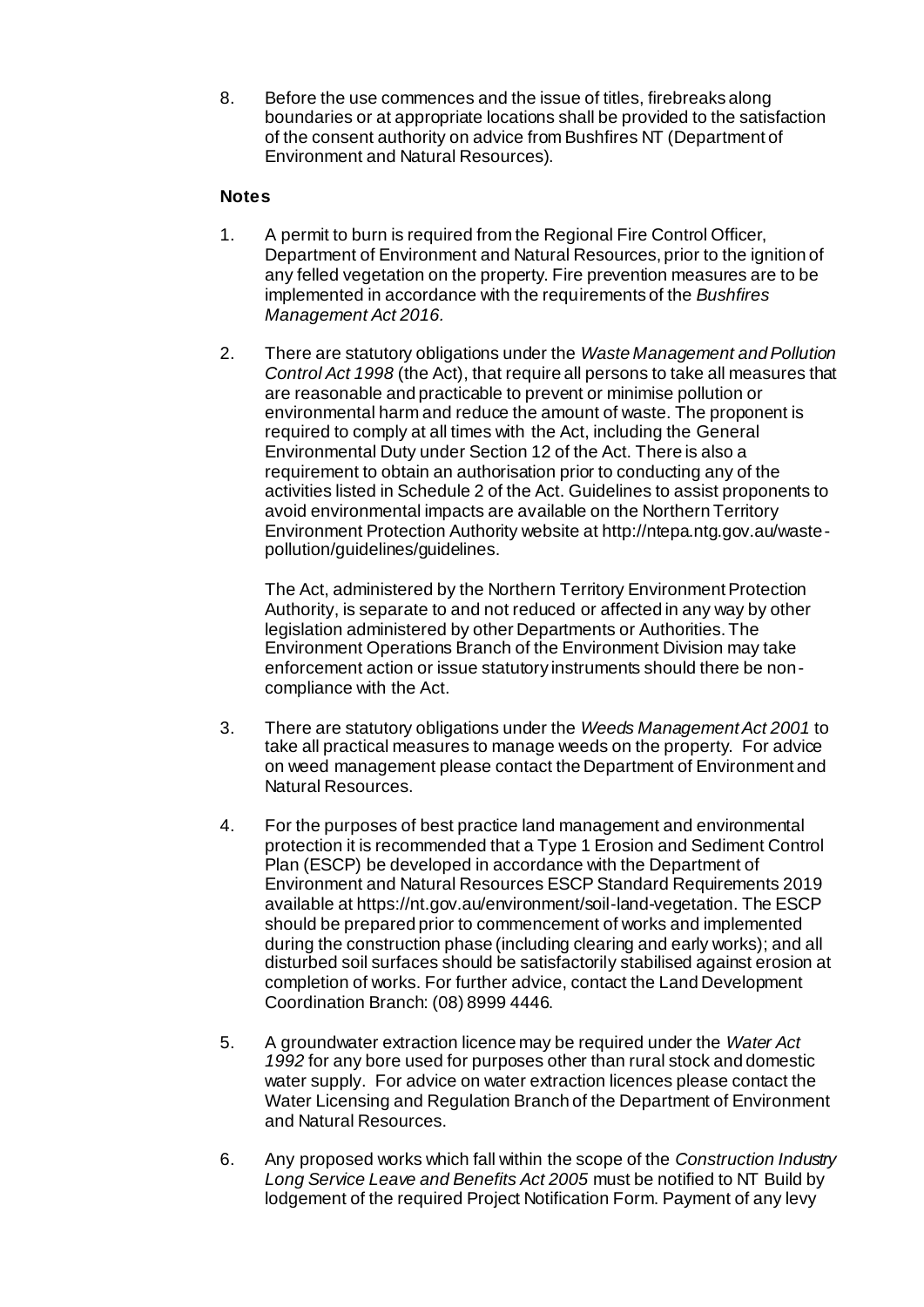must be made prior to the commencement of any construction activity. NT Build should be contacted via email (info@ntbuild.com.au) or by phone on 08 89364070 to determine if the proposed works are subject to the Act.

7. You are advised to contact the relevant service provider prior to construction works commencing in order to determine the relevant telecommunication network servicing requirements for the development, including the potential requirement to provide fibre ready telecommunication facilities.

#### **REASONS FOR THE DECSION**

1. Pursuant to section 51(a) of the *Planning Act 1999*, the consent authority must take into consideration the planning scheme that applies to the land to which the application relates.

The Northern Territory Planning Scheme applies to the land to which the application relates.

The application was assessed against Clauses 2.7 (Reference to Policy), 2.8 (Reference to Guidelines), 11.1.1 (Minimum Lot Sizes and Requirements), 11.4.1 (Site Characteristics in Subdivision of Rural Land or Unzoned Land for lots of 1ha or Greater), 11.4.2 (Infrastructure in Subdivision of Rural and Unzoned Land), 11.4.3 (Lot Size and Configuration in Subdivision of Rural and Unzoned Land). The application was considered to be inconsistent with key objectives and land use structure of the Katherine Land Use Plan 2014, Clause 11.4.3 and the purpose of Zone A (Agriculture).

The purpose of Clause 11.4.3 is to ensure that subdivisions of rural land comprise lot sizes and configurations suited for the intended purpose. The purpose of Zone A (Agriculture) is to provide suitable land for agriculture and lot sizes will be dependent on the capability of the land for commercially viable agriculture. .

The Authority noted that the proposed development would result in approximately 22 hectares of land zoned A (Agriculture) being subdivided and included in a new Lot which is substantially zoned R (Rural). While the majority of the land contained in the proposed lot is suitable for rural lifestyle living in accordance with the Scheme and will be available for further subdivision into appropriately sized Rural Blocks, the Authority considered that the inclusion of the portion zoned A (Agriculture) is inconsistent with providing commercially viable agriculture. The Authority noted that 150ha is generally considered necessary to support a viable agricultural business. The proposed boundary location prejudices the economic viability of agriculture.

The Authority therefore considered that the development should be altered and, as altered, the proposal would result in a lot size that maximises available arable land in a single parcel within Zone A to provide land to undertake viable agriculture.

The altered boundary is more in keeping with the intended division of land uses for agriculture and rural lifestyle as identified in the Katherine Land Use Plan 2014.